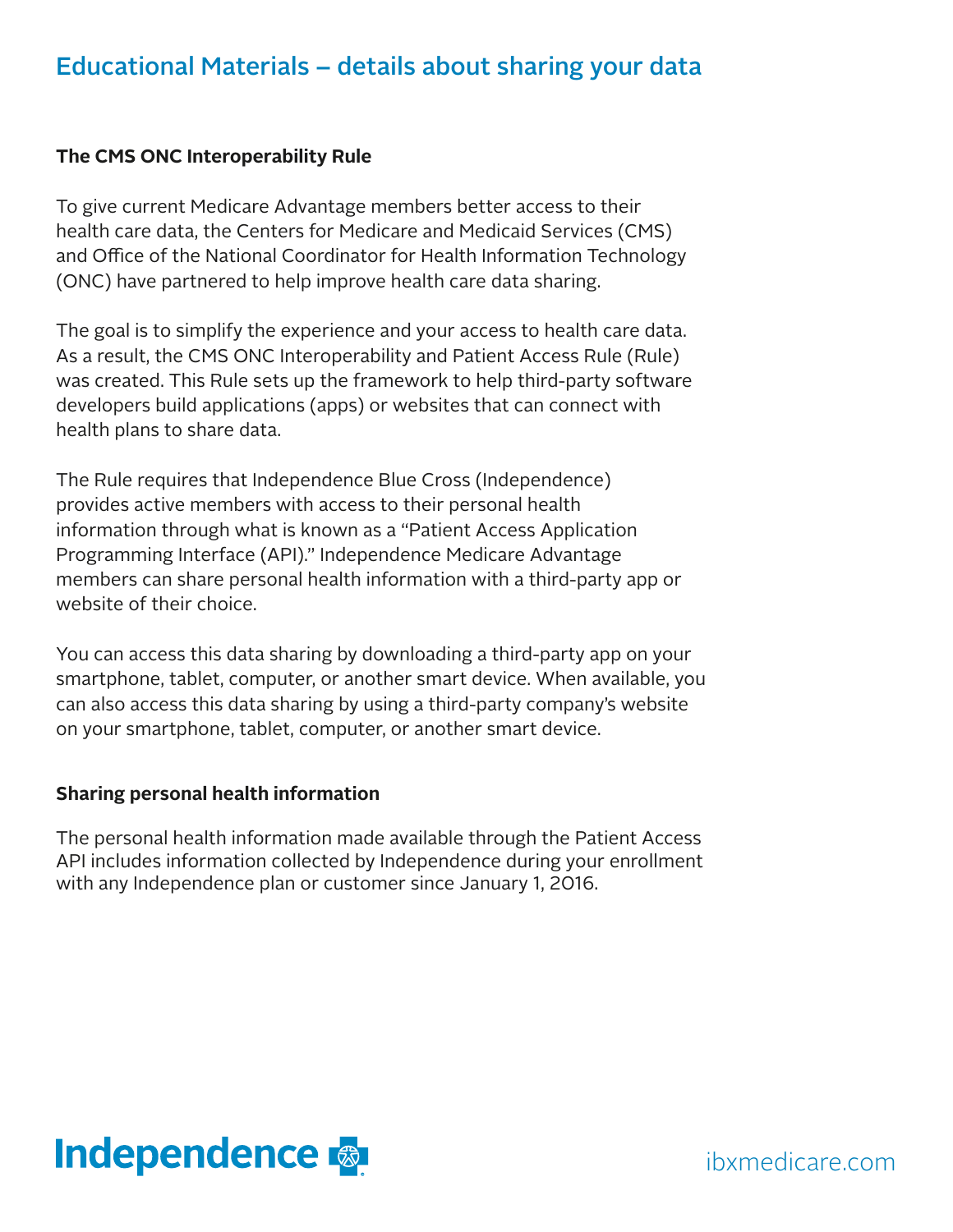### Educational Materials – details about sharing your data (continued)

The personal health information available through the Patient Access API includes:

- **Claims and encounter data:** Data from interactions with health care providers in the office or other settings that are submitted for reimbursement to Independence;
- **Prescription drug data:** Data regarding any prescription drugs that you have been prescribed and/or have filled using your Independence health care benefits; and
- **Clinical data:** Data collected by Independence in the process of providing case management, care coordination, laboratory visits, and/or other services.

**IMPORTANT:** The third-party app or website you select will have access to **all** your personal health information. This includes **sensitive health information** about treatments, such as substance use disorders, mental health treatment, HIV status, and more.

#### **Things to consider when choosing a third-party app or website**

The third-party app or website is **not** subject to HIPAA or other privacy laws, which generally protect personal health information.

The third-party app or website should have its own privacy policy that should provide self-imposed limitations on how the third-party app or website will use, maintain, disclose, and (possibly) sell information about you.

Before you decide to access your personal health information through the Patient Access API, you should carefully review the privacy policy of the third-party app or website you are considering. Make sure you are knowledgeable and comfortable with how the third-party app or website will use, maintain, and/or further disclose your information. If the third-party app or website privacy policy does not address your concerns or is not available, you may consider using a different third-party app or website.



ibxmedicare.com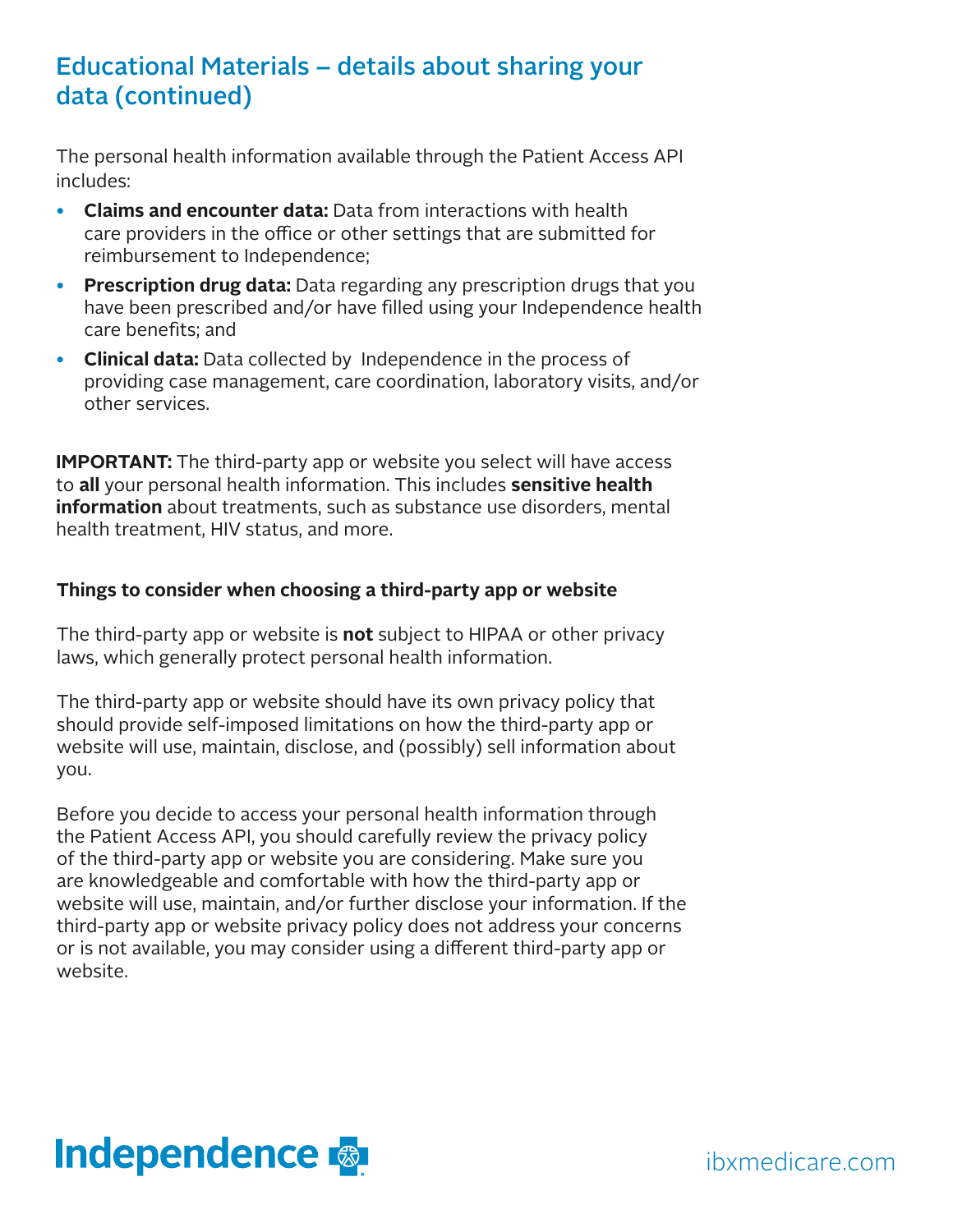## Educational Materials – details about sharing your data (continued)

What you need to know about a third-party app or website:

- Will this third-party app or website *sell* my data for any reason?
- Will this third-party app or website *disclose* my data to third parties for purposes such as research, data analytics, or advertising?
- How will this third-party app or website *use* my data? For what purposes?
- Will the third-party app or website allow me to limit how it uses, maintains, discloses, or sells my data?
- If I no longer want to use this third-party app or website, or if I no longer want this third-party app or website to have access to my personal health information, can I terminate the third-party app's or website's access to my data? If so, how difficult will it be to terminate access?
- What is the third-party app's or website's policy for *deleting* my data once I terminate access? Do I have to do more than just delete the thirdparty app or website from my device?
- How will this third-party app or website inform me of changes in its privacy policy or practices?
- Will the third-party app or website collect non-health data from my device, such as my location or any other personal information?
- What security measures does this third-party app or website use to protect my data?
- What impact could sharing my data with this third-party app or website have on others, such as my family members?
- Will the third-party app or website permit me to access my data and correct inaccuracies? (Correcting inaccuracies in data collected by the third-party app or website will not affect inaccuracies in the data source.)
- Does the third-party app or website have a process for collecting and responding to user complaints?

If the third-party app's or website's privacy policy does not answer these questions for you, you may reconsider using the third-party app or website to access your personal health information. You should choose a third-party app or website with strong privacy and security standards.